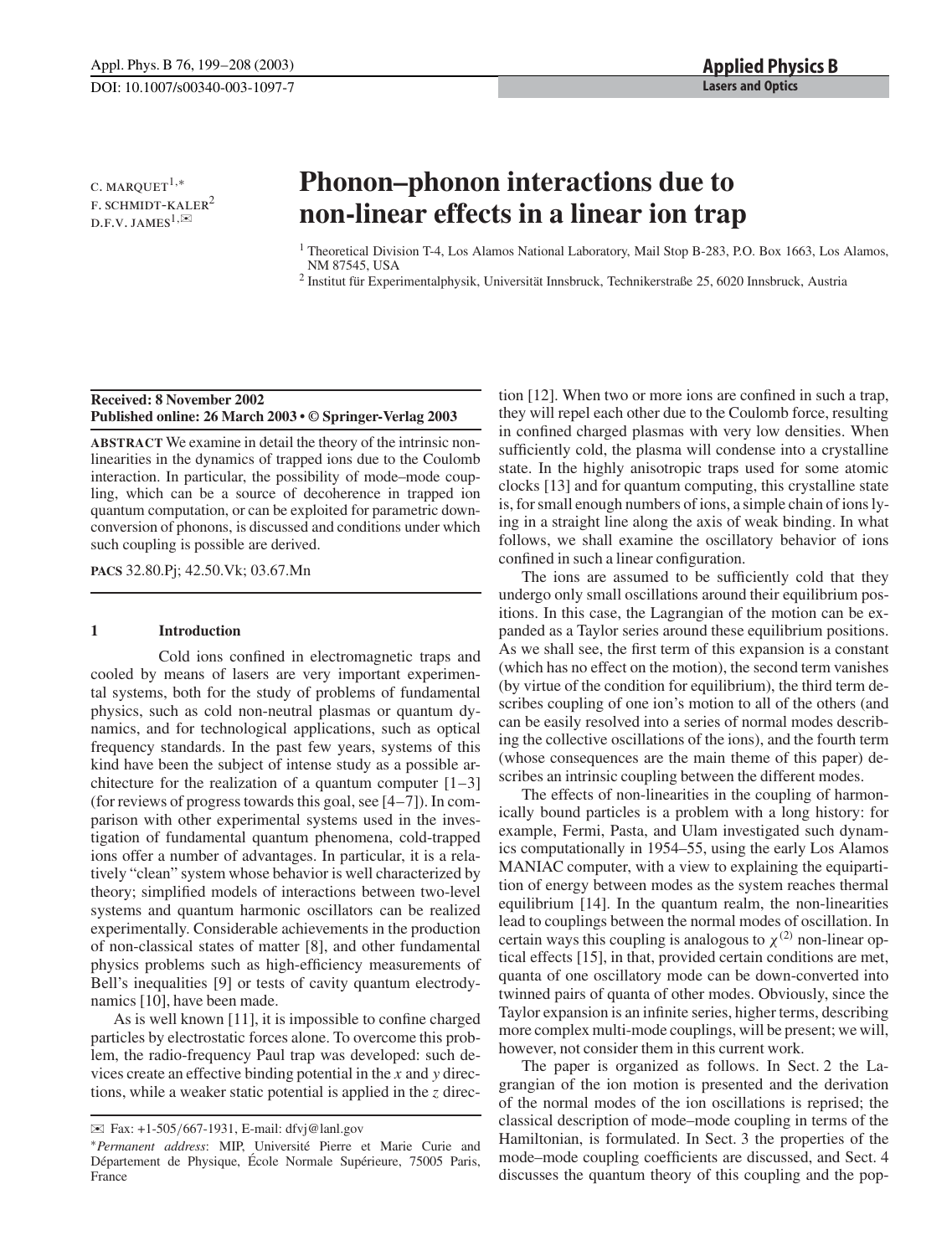ulation transfers that it can cause. Section 5 summarizes our conclusions.

#### **2 Lagrangian of the ion motion in the trap**

Consider *N* identical ions of mass *M* and charge *Q* confined in an effective three-dimensional harmonic potential1. The position of the *n*-th ion will be denoted by  $(x_{n1}, x_{n2}, x_{n3})$  (see Fig. 1), where the ions are numbered in order of increasing value of their axial positions  $x_{n3}$ , so that  $n > m$  implies that  $x_{n3} > x_{m3}$ . Besides the trap potential, each ion experiences a Coulomb interaction with each of the other ions. Thus the total potential energy of the ions is given by

$$
V = \frac{M}{2} \sum_{n=1}^{N} \sum_{i=1}^{3} \omega_i^2 x_{ni}^2 + \frac{Q^2}{8\pi\varepsilon_0} \sum_{\substack{n,m=1 \ m \neq n}}^{N} \left[ \sum_{i=1}^{3} (x_{ni} - x_{mi})^2 \right]^{-\frac{1}{2}},
$$
\n(1)

where  $\omega_1$ ,  $\omega_2$ , and  $\omega_3$  are the angular frequencies of the trap in the three directions. For simplicity, we will assume that the trapping potentials are equal in two transverse directions (1 and 2) and that the trapping potential in the axial direction 3 is much weaker, i.e.

$$
\omega_1 = \omega_2 = \omega_3/\sqrt{\alpha},\qquad(2)
$$

where  $\alpha \ll 1$  is a dimensionless parameter characterizing the anisotropy of the trap.

The equilibrium positions of the ions, denoted by  $\bar{x}_{ni}$  $((n = 1, \ldots, N), (i = 1, 2, 3))$ , are determined by the following equations:

$$
\left. \frac{\partial V}{\partial x_{ni}} \right|_0 = 0 \quad (n = 1, \dots, N) \quad (i = 1, 2, 3), \tag{3}
$$

where the subscript 0 denotes that the partial derivatives are evaluated at  $x_{ni} = \bar{x}_{ni}$ . The solutions of these equilibrium equations in strongly anisotropic trapping conditions (so that the ions are aligned along the weak axial direction 3, i.e.  $\bar{x}_{n1} =$  $\bar{x}_{n2} = 0$ ) have been investigated by various authors [17–19] (see also [20, 21] for analysis of ion crystals with two different species of ion). It will be convenient to use the dimensionless equilibrium positions defined by  $u_n = \bar{x}_{n3}/\ell$ , where the length scale  $\ell$  is defined by

$$
\ell = \left(\frac{Q^2}{4\pi\varepsilon_0 M \omega_3^2}\right)^{1/3}.
$$
\n(4)

The displacements of the ions from their equilibrium position are denoted by ξ*ni* , i.e.

$$
x_{ni}(t) = \bar{x}_{ni} + \xi_{ni}(t) \tag{5}
$$



**FIGURE 1** Illustration of the notation used in this paper

The Lagrangian describing the motion is then

$$
L = T - V = \frac{M}{2} \sum_{n=1}^{N} \sum_{i=1}^{3} \dot{\xi}_{ni}^{2} - \frac{M}{2} \sum_{n=1}^{N} \sum_{i=1}^{3} \omega_{i}^{2} \left[ \bar{x}_{ni} + \xi_{ni}(t) \right]^{2}
$$

$$
- \frac{Q^{2}}{8\pi\epsilon_{0}} \sum_{\substack{n,m=1\\m \neq n}}^{N} \left\{ \sum_{i=1}^{3} \left[ \bar{x}_{ni} + \xi_{ni}(t) - \bar{x}_{mi} - \xi_{mi}(t) \right]^{2} \right\}^{-\frac{1}{2}}.
$$
(6)

Making a Taylor expansion about the equilibrium positions, this may be approximated as

$$
L = \frac{M}{2} \sum_{n=1}^{N} \sum_{i=1}^{3} \dot{\xi}_{ni}^{2} - V_{0} - \frac{1}{2} \sum_{m,n=1}^{N} \sum_{i,j=1}^{3} \frac{\partial^{2} V}{\partial x_{mi} \partial x_{nj}} \bigg|_{0} \xi_{mi} \xi_{nj}
$$

$$
- \frac{1}{6} \sum_{m,n,p=1}^{N} \sum_{i,j,k=1}^{3} \frac{\partial^{3} V}{\partial x_{mi} \partial x_{nj} \partial x_{pk}} \bigg|_{0} \xi_{mi} \xi_{nj} \xi_{pk} + O\left[\xi_{mi}^{4}\right].
$$
(7)

Neglecting both the constant  $V_0$  (which has no effect on the dynamics) and the higher order terms, and evaluating the partial derivatives explicitly (see Appendix A), the Lagrangian may be approximated by

$$
L \approx \frac{M}{2} \left[ \sum_{n=1}^{N} \left( \dot{\xi}_{n3} \right)^{2} - \omega_{3}^{2} \sum_{m,n=1}^{N} A_{mn} \xi_{m3} \xi_{n3} \right] + \frac{M}{2} \sum_{i=1}^{2} \left[ \sum_{n=1}^{N} \left( \dot{\xi}_{ni} \right)^{2} - \omega_{3}^{2} \sum_{m,n=1}^{N} B_{mn} \xi_{mi} \xi_{ni} \right] - \frac{M \omega_{3}^{2}}{2l} \sum_{m,n,p=1}^{N} C_{mnp} \xi_{p3} \left( 2 \xi_{m3} \xi_{n3} - 3 \xi_{m1} \xi_{n1} - 3 \xi_{m2} \xi_{n2} \right).
$$
\n(8)

The first term represents oscillations of the ions along the axial  $(i = 3)$  direction, the second term oscillations in the transverse directions  $(i = 1, 2)$ , and the third term represents coupling between these oscillations which are a direct and unavoidable consequence of the Coulomb interaction between the ions.

<sup>&</sup>lt;sup>1</sup> In reality, the ions experience a time varying force whose effects can be modeled as an effective harmonic motion plus a high-frequency oscillation called micromotion. Experimental techniques for minimizing this effect are explained in [16]. Here we will assume that the amplitudes of transverse oscillations are sufficiently small that micromotion can be neglected in this paper.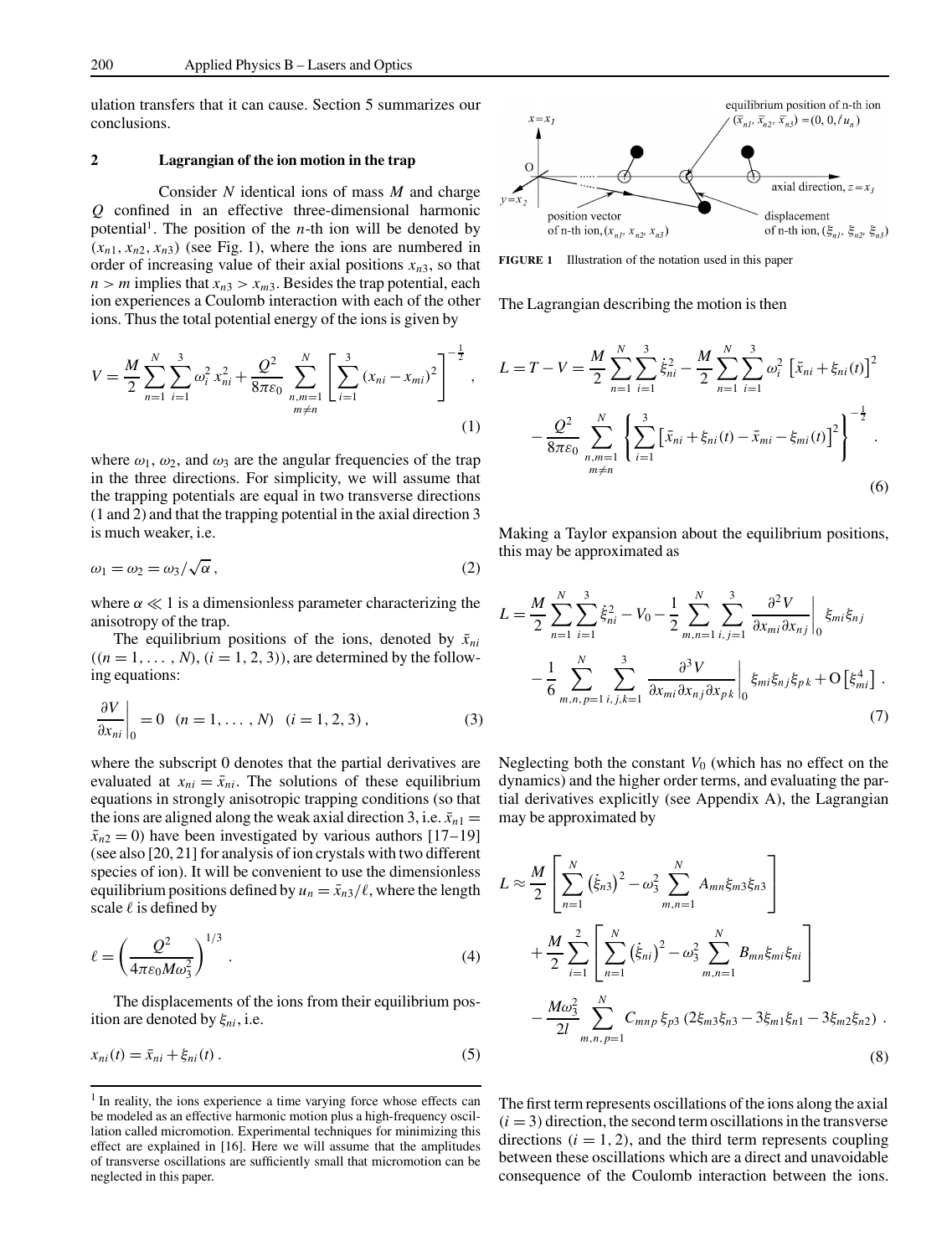The tensors  $A_{mn}$ ,  $B_{mn}$ , and  $C_{mnp}$  are given by

$$
A_{mn} = \begin{cases} 1 + 2 \sum_{\substack{p=1 \\ p \neq m}}^N \frac{1}{|u_m - u_p|^3} & \text{if } m = n, \\ \frac{-2}{|u_m - u_n|^3} & \text{if } m \neq n, \end{cases}
$$

$$
B_{mn} = \left(\frac{1}{\alpha} + \frac{1}{2}\right) \delta_{mn} - \frac{1}{2} A_{mn},\qquad(10)
$$

$$
C_{mnp} = \begin{cases} \sum_{q=1}^{N} \frac{\text{sgn}(q-m)}{(u_q - u_m)^4} & \text{if } m = n = p, \\ \frac{-\text{sgn}(p-m)}{(u_p - u_m)^4} & \text{if } m = n \neq p, \\ 0 & \text{if } m \neq n \neq p, \end{cases}
$$
(11)

where sgn(*x*) stands for the sign of *x* and  $\delta_{mn}$  is the Kronecker delta. The third rank tensor  $C_{mnp}$  is symmetric under any exchange of two subscripts; thus, for example,  $C_{224} = C_{242}$  $C_{422} = -1/(u_2 - u_4)^4$ , while  $C_{442} = C_{244} = C_{424} = 1/(u_2 - u_4)^4$  $u_4$ <sup>4</sup>. All the elements of  $A_{mn}$  and  $C_{mnp}$  can be calculated numerically from the dimensionless equilibrium positions of the ions.

The matrix *Amn* is real, symmetric, and positive definite. Thus its eigenvalues  $\mu_p$  are non-negative. The eigenvectors  $b_n^{(p)}$   $(p = 1, \ldots, N)$  are defined by

$$
\sum_{n=1}^{N} A_{mn} b_n^{(p)} = \mu_p b_m^{(p)} \quad (p = 1, \dots, N),
$$
 (12)

where the eigenvectors are numbered in order of increasing eigenvalue. The eigenvectors form a complete basis so that

$$
\sum_{p=1}^{N} b_m^{(p)} b_n^{(p)} = \delta_{mn} , \quad \sum_{m=1}^{N} b_m^{(p)} b_m^{(q)} = \delta_{pq} . \tag{13}
$$

For any value of *N*, the first two eigenvectors are the cen-For any value of N, the first two eigenvectors are the center of mass mode  $b^{(1)} = 1/\sqrt{N}(1, 1, \dots, 1), (\mu_1 = 1)$  and the stretch mode  $b^{(2)} = (1/\mathcal{N})(u_1, u_2, \dots, u_N)$  ( $\mu_2 = 3$ ), where  $\mathcal{N} = \sqrt{\sum_{n=1}^{N} u_n^2}$ . All the eigenvalues and eigenvectors can be calculated numerically; their approximate values are given, for example, in [18] for two to ten ions. The dynamics of these modes have been confirmed directly in experiments [22]. From (10) we see that *Bmn* has the same eigenvectors as *Amn* but different eigenvalues:

$$
\sum_{n=1}^{N} B_{mn} b_n^{(p)} = \gamma_p b_m^{(p)} \quad (p = 1, \dots, N),
$$
 (14)

where the eigenvalue  $\gamma_p$  is related to the longitudinal eigenvalue by the formula

$$
\gamma_p = \frac{1}{\alpha} + \frac{1}{2} - \frac{\mu_p}{2} \,. \tag{15}
$$

(9) If  $\alpha > \alpha_{\text{crit}} = 2/(\mu_N - 1)$  the matrix  $B_{nm}$  is not positive definite; this implies unstable transverse oscillation modes, and results in the formation of "zig-zag" crystal structures [23]. We shall assume however that  $\alpha$  is kept sufficiently small that this situation does not arise. Note that, with this convention, the transverse oscillation modes are numbered in order of de-0) creasing eigenvalue, so that the  $p = 1$  center of mass mode has the largest eigenvalue.

Using these eigenvectors, the normal modes of the oscillations of the ions in the three directions are defined as follows:

$$
X_p(t) = \sum_{n=1}^{N} b_n^{(p)} \xi_{n1}(t),
$$
  
\n
$$
Y_p(t) = \sum_{n=1}^{N} b_n^{(p)} \xi_{n2}(t),
$$
  
\n
$$
Z_p(t) = \sum_{n=1}^{N} b_n^{(p)} \xi_{n3}(t).
$$
\n(16)

The Lagrangian (8) can be rewritten in terms of these normal modes quite straightforwardly. Not surprisingly, one finds that, neglecting the fourth order term, the Lagrangian becomes a sum of Lagrangians of harmonic oscillators. The canonical momenta conjugate to  $X_n$  are  $\Pi_n^x = \partial L / \partial \dot{X}_n$  (with analogous definitions for  $\Pi_n^y$  and  $\Pi_n^z$ ). Using these momenta, the Hamiltonian for the ion motion is

$$
H = H_0 + H_\text{I},\tag{17}
$$

where  $H_0$  is the Hamiltonian for all of the uncoupled collective oscillations, i.e.

$$
H_0 = \sum_{n=1}^{N} \left[ \frac{\Pi_n^{x^2}}{2M} + \frac{M\Omega_n^2 X_n^2}{2} \right] + \sum_{n=1}^{N} \left[ \frac{\Pi_n^{y^2}}{2M} + \frac{M\Omega_n^2 Y_n^2}{2} \right] + \sum_{n=1}^{N} \left[ \frac{\Pi_n^{z^2}}{2M} + \frac{Mv_n^2 Z_n^2}{2} \right],
$$
 (18)

with  $v_n = \omega_3 \sqrt{\mu_n}$  being the angular frequency of the *n*-th with  $\nu_n = \omega_3 \sqrt{\mu_n}$  being the angular frequency of the *n*-th mode in the *z* direction and  $\Omega_n = \omega_3 \sqrt{\gamma_n}$  being the angular frequency of the *n*-th transverse mode. The Hamiltonian  $H_I$ describes the perturbation which, in certain circumstances, couples these various modes. It is given by

$$
H_{\rm I} = \frac{M\omega_z^2}{2l} \sum_{m,n,p=1}^{N} D_{mnp} Z_p (2Z_m Z_n - 3X_m X_n - 3Y_m Y_n) ,
$$
\n(19)

where the mode–mode coupling coefficients  $D_{pqr}$  are defined by

$$
D_{pqr} = \sum_{l,m,n=1}^{N} C_{lmn} b_l^{(p)} b_m^{(q)} b_n^{(r)}.
$$
 (20)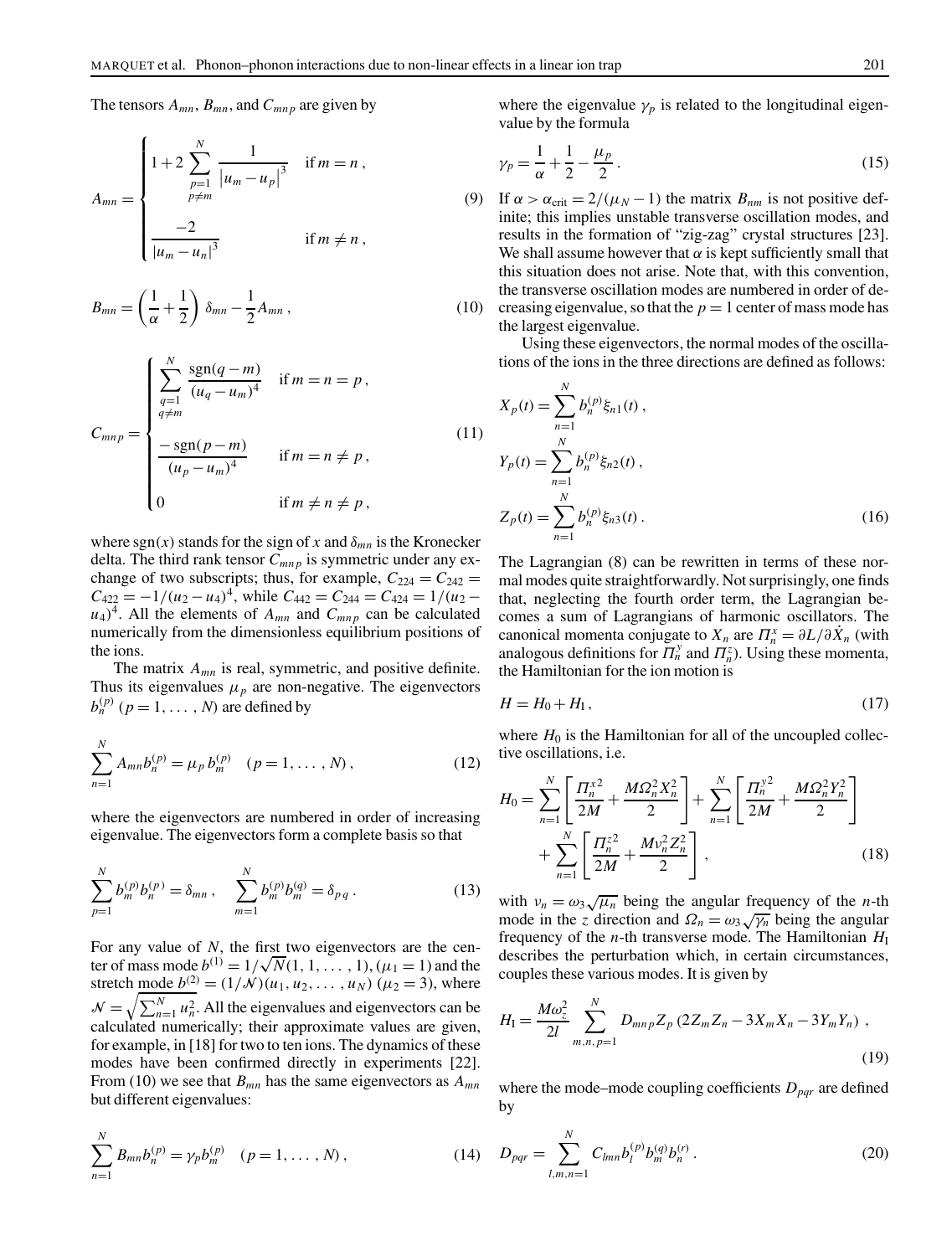Note that the sign of  $D_{pqr}$  depends on the sign of the eigenvector  $b^{(p)}$ , which is undetermined. We will adopt the convention that the sign of the *N*-th component of  $b^{(p)}$  is always positive, for all modes and values of *N*.

We should mention that other mechanisms by which resonant interactions between ion motion in different directions are coupled have been studied. In particular Werth et al. at the University of Mainz have investigated experimentally the parametric coupling of different stable configurations of molecular ion clouds [24]. Cross-mode couplings due to static field imperfections, which can be a cause of heating or of decoherence, have also been discussed in Sect. 4.1.8 of [4].

# **3 Properties of the coupling coefficients**

In this section we discuss some of the properties of the coefficients  $C_{mnn}$  and  $D_{mnn}$ , which are central to the subsequent development of phonon–phonon interactions in ion traps. The first important symmetry property stems directly from the definition of  $C_{mnp}$ , (11): the tensor  $C_{mnp}$  is symmetric under exchange of two subscripts; further, because of the definition (20), so is  $D_{mnp}$ . From (11), we also have the property  $C_{mmn} = -C_{nnm}$  (provided that  $m \neq n$ ). These properties imply that

$$
\sum_{p=1}^{N} C_{mnp} = 0.
$$
 (21)

This can be shown as follows: if  $m \neq n$ , we have  $\sum_{p=1}^{N} C_{mnp} =$  $C_{mnn} + C_{mnm}$ , since  $C_{mnp}$  is always zero if all three indices are different. However, since  $C_{mnm} = C_{mnm} = -C_{nnm}$  $-C_{mnn}$ , the sum is zero. If  $m = n$ ,  $\sum_{p=1}^{n} C_{mmp} = C_{mmm} + C_{mmm}$  $\sum_{p=1, p \neq m}^{N} C_{mmp}$ , which, by the definition of  $C_{mmm}$  from (11), must also be zero. The identity  $(21)$  implies that, since must also be zero. The  $b^{(1)} = (1/\sqrt{N})\{1, 1, \ldots 1\},\$ 

$$
D_{mn1} \equiv \frac{1}{\sqrt{N}} \sum_{i,j=1}^{N} b_i^{(m)} b_j^{(n)} \sum_{k=1}^{N} C_{ijk} = 0.
$$
 (22)

Thus, when considering the three-mode mixing described by (19), the center of mass ( $p = 1$ ) mode has zero coupling strength to any other mode. Physically, this can be explained as follows. The  $p = 1$  mode is special since it is the only mode in which the center of mass of the crystal is displaced: as can be seen from (13),  $\sum_{m=1}^{N} b_m^{(p)} = 0$  if  $p \neq 1$ . Thus to excite or de-excite the  $p = 1$  mode requires the application of an external force to change the momentum of the crystal as a whole, while no such force is required to transfer energy between any of the other modes.

This result has important consequences: firstly, if one wants to avoid mode–mode coupling entirely, for example when performing quantum logic operations between ions, it would behoove one to use the center of mass mode as the "quantum bus" as originally proposed by Cirac and Zoller [1]. However, in some experiments [25], it has been found that the quantum state of the center of mass mode is rapidly degraded by excitations from various extraneous sources. Our result, (22), tends to rule out coupling to other ion oscillation modes which may have been imperfectly cooled as a sources of such heating. Furthermore, when the center of mass mode is preferentially heated, it will not cause heating of the other modes.

A second interesting property of *Cmn p* can be expressed as

$$
\sum_{p=1}^{N} u_p C_{mnp} = \frac{1}{2} [\delta_{mn} - A_{mn}], \qquad (23)
$$

where  $A_{mn}$  is the ion coupling tensor defined by (9). This  $\sum_{p=1}^{N} C_{mnp} u_p = C_{mnn} u_n + C_{mnm} u_m = (u_n - u_m) C_{mnn} = 1/$ result can be demonstrated as follows: if  $m \neq n$ , then  $|u_n - u_m|^3$ , where the last step results from the definition of  $C_{mnn}$  in terms of the scaled equilibrium positions  $u_p$ . For the case  $m = n$ ,  $\sum_{p=1}^{N} C_{mnp} u_p = -u_m \sum_{p=1, p \neq m}^{N} C_{mmp} +$  $\sum_{p=1, p \neq m}^{N} C_{mmp} u_p = -\sum_{p=1, p \neq m}^{N} / |u_p - u_m|^3$ . Comparing these expressions involving the  $u_p$ 's with the definition of *Amn*, (9), we obtain (23). This result implies that

$$
D_{mn2} = \sum_{i,j=1}^{N} b_i^{(m)} b_j^{(n)} \sum_{k=1}^{N} \frac{u_k}{\mathcal{N}} C_{ijk} = \frac{1 - \mu_m}{2\mathcal{N}} \delta_{mn} , \qquad (24)
$$

where, as before,  $\mathcal{N} = \sqrt{\sum_{n=1}^{N} u_n^2}$ . Thus the coupling of the first stretch mode  $(p = 2)$  is constrained so that it will only be coupled to a single other mode rather than to two distinct modes.

For  $N = 2$  and  $N = 3$ , we can determine the coefficients  $D_{mnp}$  algebraically, using the exact expressions for the equilibrium positions and mode vectors which can be obtained in those two simple cases. We find that

$$
N = 2 : D_{222} = -2^{\frac{1}{6}},
$$
  
\n
$$
N = 3 : D_{233} = -\frac{3}{\sqrt{2}} \left(\frac{4}{5}\right)^{\frac{4}{3}}, \quad D_{222} = -\frac{1}{\sqrt{2}} \left(\frac{4}{5}\right)^{\frac{1}{3}}.
$$
\n(25)

All the other coefficients must be determined numerically, although this is a reasonably straightforward task. The approximate numerical values of the non-zero coefficients for two to ten ions are given in Tables 2 and Table 3.

#### **4 Quantum motion of the ions**

#### **4.1** *Quantization of the Hamiltonian*

We can now consider the quantum motion of the ions by introducing the following position and momentum operators:

$$
Z_n(t) \to \hat{Z}_n = \sqrt{\frac{\hbar}{2Mv_n}} (\hat{a}_n + \hat{a}_n^{\dagger})
$$

$$
\Pi_n^z(t) \to \hat{\Pi}_n^z = i\sqrt{\frac{M\hbar v_n}{2}} (\hat{a}_n^{\dagger} - \hat{a}_n) ,
$$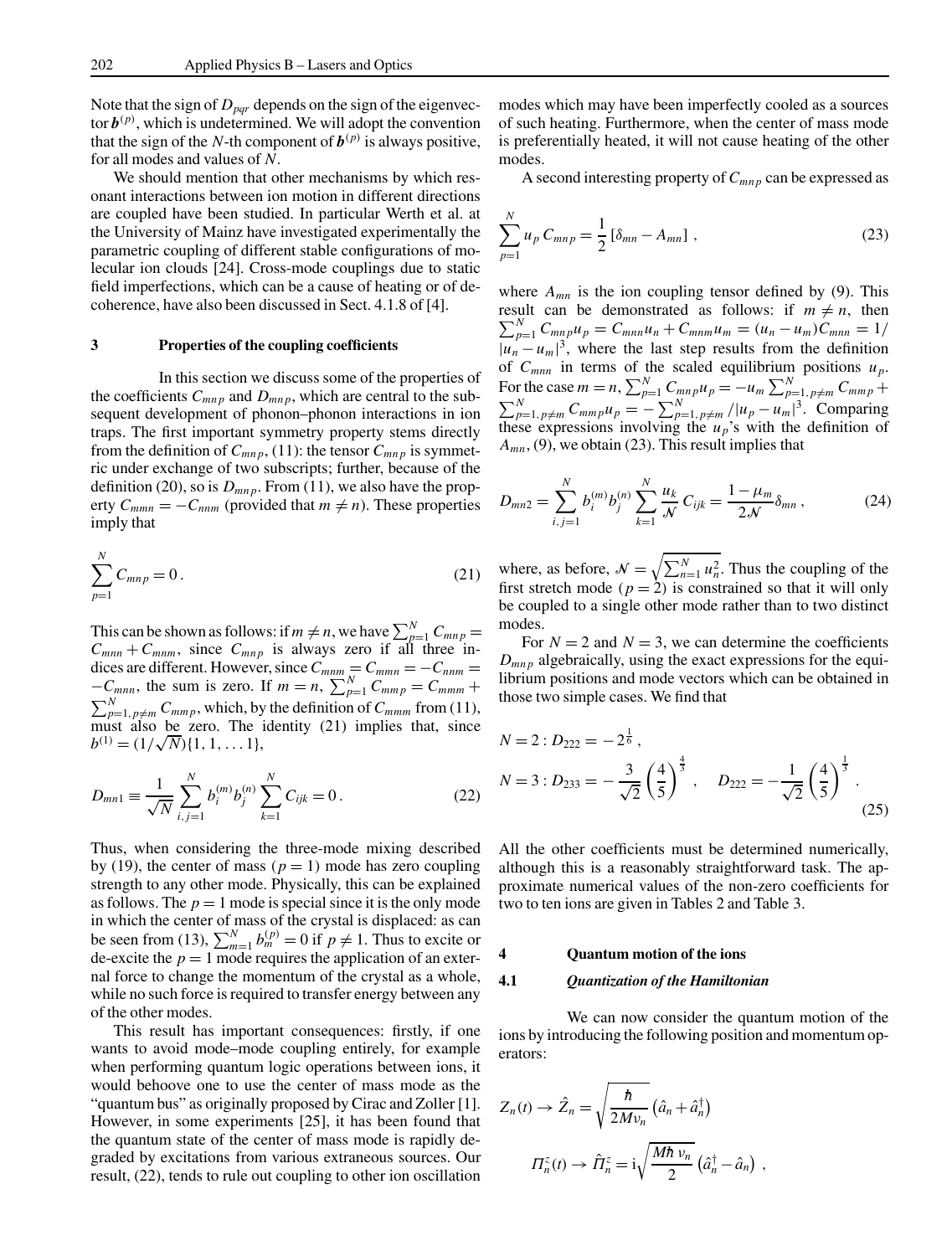$$
X_n(t) \to \hat{X}_n = \sqrt{\frac{\hbar}{2M\Omega_n}} \left( \hat{b}_n + \hat{b}_n^{\dagger} \right)
$$
  

$$
\Pi_n^x(t) \to \hat{\Pi}_n^x = i\sqrt{\frac{M\hbar \Omega_n}{2}} \left( \hat{b}_n^{\dagger} - \hat{b}_n \right),
$$
  

$$
Y_n(t) \to \hat{Y}_n = \sqrt{\frac{\hbar}{2M\Omega_n}} \left( \hat{c}_n + \hat{c}_n^{\dagger} \right)
$$
  

$$
\Pi_n^y(t) \to \hat{\Pi}_n^y = i\sqrt{\frac{M\hbar \Omega_n}{2}} \left( \hat{c}_n^{\dagger} - \hat{c}_n \right),
$$
 (26)

where, as before, the *Z*-coordinate refers to motion along the axial direction of the trap, while the *X*- and *Y*-coordinates correspond to displacements in the transverse direction. These operators obey the canonical commutation relations

$$
\begin{aligned}\n\left[\hat{X}_p, \hat{\Pi}_q^x\right] &= \left[\hat{Y}_p, \hat{\Pi}_p^y\right] = \left[\hat{Z}_p, \hat{\Pi}_p^z\right] = \mathrm{i}\hbar\delta_{pq} \,, \\
\left[\hat{a}_p, \hat{a}_q^\dagger\right] &= \left[\hat{b}_p, \hat{b}_q^\dagger\right] = \left[\hat{c}_p, \hat{c}_q^\dagger\right] = \delta_{pq} \,. \n\end{aligned} \tag{27}
$$

The Hamiltonian becomes

$$
\hat{H} = \hat{H}_0 + \hat{H}_\text{I},\tag{28}
$$

where

$$
\hat{H}_0 = \sum_{n=1}^N \hbar \left\{ v_n \hat{a}_n^\dagger \hat{a}_n + \Omega_n \left[ \hat{b}_n^\dagger \hat{b}_n + \hat{c}_n^\dagger \hat{c}_n \right] \right\},
$$
\n
$$
\hat{H}_1 = \varepsilon \hbar \omega_3 \sum_{m,n,p=1}^N \frac{D_{mnp}}{\sqrt[4]{\mu_p}} \left( \hat{a}_p + \hat{a}_p^\dagger \right)
$$
\n
$$
\times \left( \frac{2}{\sqrt[4]{\mu_m \mu_n}} \left( \hat{a}_m + \hat{a}_m^\dagger \right) \left( \hat{a}_n + \hat{a}_n^\dagger \right) \right.
$$
\n
$$
- \frac{3}{\sqrt[4]{\mu_m \mu_n}} \left[ \left( \hat{b}_m + \hat{b}_m^\dagger \right) \left( \hat{b}_n + \hat{b}_n^\dagger \right) \right.
$$
\n
$$
+ \left( \hat{c}_m + \hat{c}_m^\dagger \right) \left( \hat{c}_n + \hat{c}_n^\dagger \right) \right],
$$
\n(29)

where  $\varepsilon$  is a dimensionless quantity which characterizes the strength of the non-linearity; it is given by

$$
\varepsilon = \frac{1}{4\sqrt{2}} \left[ \frac{\hbar \omega_3}{\alpha_{\text{fsc}}^2 Mc^2} \right]^{1/6},\tag{30}
$$

| Ion                           | $\omega_3$       | ε                     | $\varepsilon\omega_3$ |
|-------------------------------|------------------|-----------------------|-----------------------|
| $9Be+$                        | $(2\pi)$ 5.0 MHz | $1.06 \times 10^{-3}$ | $(2\pi)$ 5.30 kHz     |
| $^{40}Ca$ <sup>+</sup>        | $(2\pi)$ 2.0 MHz | $7.09 \times 10^{-4}$ | $(2\pi)$ 1.42 kHz     |
| ${}^{88}Sr^{+}$               | $(2\pi)$ 200 kHz | $4.24 \times 10^{-4}$ | $(2\pi)$ 85 Hz        |
| $112 \text{C}$ d <sup>+</sup> | $(2\pi)$ 2.8 MHz | $6.32 \times 10^{-4}$ | $(2\pi)$ 1.77 kHz     |

**TABLE 1** Values of the parameter  $\varepsilon$  for various ions and trapping frequencies

where  $\alpha_{\text{fsc}}$  is the fine structure constant. Alternatively,  $\varepsilon =$  $\sigma/4\ell$ , where  $\sigma = \sqrt{\frac{h}{2M\omega_3}}$  is the approximate width of the wavepackets of the individual ions, and  $\ell$ , defined by (4), is the length scale on the order of the separation between ions. Since both  $D_{mnp}$  and  $\mu_p$  are, at most, on the order of unity, while  $\gamma_p$ is assumed to be much larger than unity, we have

$$
\left|\frac{\hat{H}_1}{\hat{H}_0}\right| \sim \varepsilon.
$$
\n(31)

Values of  $\varepsilon$  for a variety of ions and traps are given in Table 1, which shows that this parameter tends to have a small value in experimental circumstances, implying that the treatment of  $H<sub>I</sub>$ as a perturbation can be justified.

We will denote the eigenstates and eigenvalues of  $\hat{H}_0$  by

$$
|\Psi\rangle = \left| \left\{ n_1^x, \dots, n_N^x \right\}, \left\{ n_1^y, \dots, n_N^y \right\}, \left\{ n_1^z, \dots, n_N^z \right\} \right| \quad (32)
$$

$$
E_{\Psi} = \hbar \sum_{p=1}^{N} \Omega_p \left( n_p^x + n_p^y \right) + \nu_p n_p^z \,. \tag{33}
$$

### **4.2** *Resonance conditions*

Fermi's golden rule [26] implies that population transfer between two eigenstates  $|i\rangle$  and  $|f\rangle$  of  $\hat{H}_0$  induced by the interaction  $\hat{H}_{\text{I}}$  can only occur if the matrix element  $\langle f | \hat{H}_{I} | i \rangle$  is non-zero and if the energies of  $|i\rangle$  and  $|f\rangle$  are equal2. These conditions allow us to neglect a considerable number of the terms that occur when (29) is expanded. For example, because the square roots of the eigenvalues of *Amn* are all irrational numbers (with the sole exception of  $\mu_1$ ), it follows that  $\pm (\sqrt{\mu_p} \pm \sqrt{\mu_m} \pm \sqrt{\mu_n}) \neq 0$ ; hence we can neg-lect all the terms of the form  $(\hat{a}_p + \hat{a}_p^{\dagger})(\hat{a}_m + \hat{a}_m^{\dagger})(\hat{a}_n + \hat{a}_n^{\dagger})$ . Similarly, terms involving three creation or three annihilation operators can be ignored. Making these approximations, and using the symmetry properties of  $D_{mnp}$  and the commutation relations (27), we obtain the following simplified expression for the interaction Hamiltonian (in the interaction picture):

$$
\hat{H}_{\rm I} \approx -3\varepsilon\hbar\omega_3
$$
\n
$$
\times \sum_{m,n,p=1}^{N} \frac{D_{mnp}}{\sqrt[4]{\gamma_m \gamma_n \mu_p}} \left[ 2\hat{a}_p \left( \hat{b}_m^{\dagger} \hat{b}_n + \hat{c}_m^{\dagger} \hat{c}_n \right) e^{i\Delta_{mnp}^{(-)}\omega_z t} + \hat{a}_p \left( \hat{b}_m^{\dagger} \hat{b}_n^{\dagger} + \hat{c}_m^{\dagger} \hat{c}_n^{\dagger} \right) e^{i\Delta_{mnp}^{(+)}\omega_z t} \right] + h.a., \qquad (34)
$$

where *h.a.* stands for the hermitian adjoint of the precedwhere *n.a.* stands for the hermitian adjoint of the preced-<br>ing term, and  $\Delta_{mnp}^{(\pm)} = \sqrt{\gamma_m} \pm \sqrt{\gamma_n} - \sqrt{\mu_p}$ . We shall refer to the term proportional to  $exp(i\Delta_{mnp}^{(-)}\omega_z t)$ , which involves the creation of a transverse phonon and simultaneous annihilation of both a longitudinal and a transverse phonon

<sup>&</sup>lt;sup>2</sup> This is equivalent to the energy matching condition in parametric down-conversion. Since the modes here do not represent travelling waves, there is no momentum conservation (or phase matching) condition as there is the non-linear optics.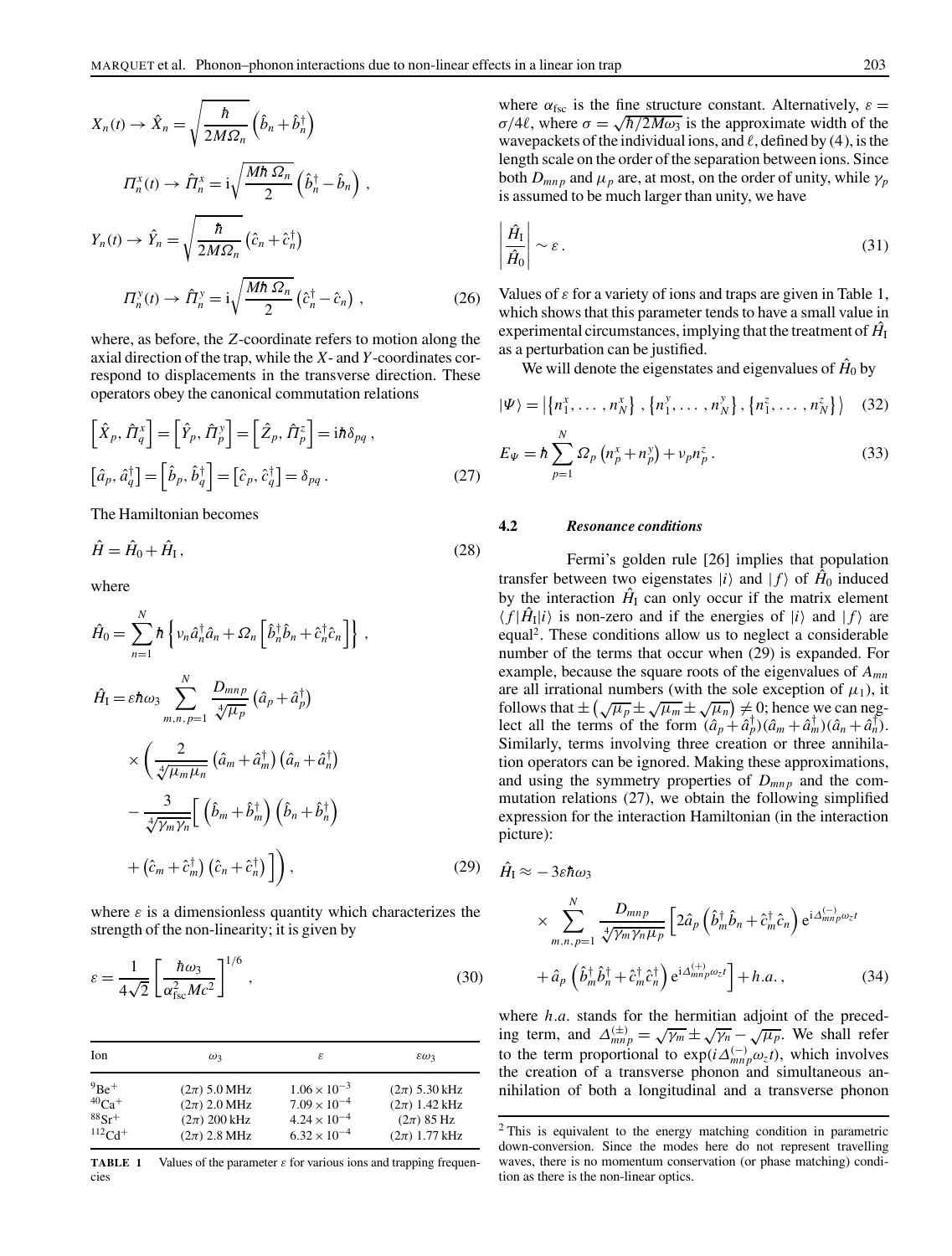(and the reverse process, contained within the hermitian adjoint part of (34)), as a resonance of the first kind; the term with  $exp(i\Delta_{mnp}^{(+)}\omega_z t)$ , (which creates two transverse phonons in different modes by annihilating a longitudinal phonon) will be called a resonance of the second kind. Since the only experimentally controllable parameter in the definitions of  $\Delta_{mnp}^{(\pm)}$  is the anisotropy parameter  $\alpha$ , it is natural to ask at what values of  $\alpha$  a resonance can occur. A necessary condition for resonance (i.e. for  $\Delta_{mnp}^{(+)} = 0$  or  $\Delta_{mnp}^{(-)} = 0$ ) is

$$
\alpha = \frac{16\mu_p}{4\mu_p^2 + \mu_m^2 + \mu_n^2 - 8\mu_p + 4\mu_p\mu_m + 4\mu_p\mu_n - 2\mu_m\mu_n}.
$$
\n(35)

Using the known values of the eigenvalues  $\mu_p$  (see Table 2) of [18]), appropriate values for  $\alpha$  can be found straightforwardly. However, not all of these values of  $\alpha$  given by (35) correspond to a resonance, and one must determine whether or not the appropriate condition for either type of resonance is satisfied by direct substitution into the formulas for  $\Delta_{mnp}^{(\pm)}$ . Since  $\sqrt{\mu_p} \neq 0$ , resonances of the first kind are only possible when two distinct transverse modes are involved (i.e.  $m \neq n$ ; resonances of the second kind can occur involving a single transverse mode (i.e. *m* can be equal to *n*). Resonances of the first kind tend to be very weak; the coupling coefficients do not exceed  $1.6 \times 10^{-3}$  for  $L \le 10$ , and are always zero for  $L \leq 6$ . The values of  $\alpha$  for the two types of resonance are given in Tables 2 and 3 (Appendix B) and are plotted for different numbers of ions in Fig. 2. Only those values less than the critical value  $\alpha_{\rm crit}$  are included, since our analysis is based on the assumption that the ions are in a linear configuration.

One important result stems from this analysis. Resonance cannot occur for values of  $\alpha$  below the minimum value given



**FIGURE 2** Values of the anisotropy parameter  $\alpha$  for which resonant threemode mixing can occur. The *horizontal*/*vertical crosses* represent resonances of the first kind  $(\Delta_{mn}^{(-)}=0)$  and the *diagonal crosses* represent resonances of the second kind ( $\Delta_{mnp}^{(+)} = 0$ ). The *upper limiting curve* represents the critical value  $\alpha_{\text{crit}}$ , above which the linear configuration of the ions becomes unstable. The *lower curve* represents the highest value of  $\alpha$  for which resonant mode–mode coupling cannot occur (see (36))

by

$$
\alpha_{\min} = \begin{cases}\n\frac{16\mu_N}{\mu_N (9\mu_N + 2\mu_{N-1} - 8) + \mu_{N-1}^2} > \frac{4}{3\mu_N - 2} \\
\frac{4}{3\mu_N - 2} & \text{if } N \text{ is odd}, \quad (36) \\
\end{cases}
$$

Thus, should one wish to avoid any form of mode–mode coupling due to the fourth order terms we consider in this paper, this can be ensured by using a trap with an anisotropy parameter smaller than  $4/(3\mu<sub>N</sub> - 2)$ . This can also be expressed in terms of the critical anisotropy for the onset of zig-zag,  $\alpha_{\rm crit}$ : there will be no three-mode mixing if  $\alpha < 4\alpha_{\rm crit}/(\alpha_{\rm crit}+6)$ .

#### **4.3** *Example of mode–mode coupling*

As a specific example of the above general analysis, let us assume that we have six ions confined in a trap with an anisotropy factor of  $\alpha = 0.09151$ . For this value of  $\alpha$ , a resonance of the second kind ( $\Delta_{mnp}^{(+)} = 0$ ) occurs for the three modes  $(m, n, p) = (5, 6, 5)$  and also for  $(m, n, p) = (6, 5, 5)$ (since there is symmetry between *m* and *n* for resonances of the second kind).

The coupling Hamiltonian can be simplified by neglecting all off-resonant terms; for this case we get

$$
\hat{H}_{\rm I} \simeq -3\varepsilon\hbar\omega_3 \frac{D_{565}}{\sqrt[4]{\mu_{5}\gamma_{5}\gamma_{6}}} \hat{a}_{5} \left(\hat{b}_{5}^{\dagger}\hat{b}_{6}^{\dagger} + \hat{c}_{5}^{\dagger}\hat{c}_{6}^{\dagger}\right) \n+ -3\varepsilon\hbar\omega_3 \frac{D_{655}}{\sqrt[4]{\mu_{5}\gamma_{6}\gamma_{5}}} \hat{a}_{5} \left(\hat{b}_{6}^{\dagger}\hat{b}_{5}^{\dagger} + \hat{c}_{6}^{\dagger}\hat{c}_{5}^{\dagger}\right) + h.a. \n= -\varepsilon\hbar\omega_3 \frac{6D_{565}}{\sqrt[4]{\mu_{5}\gamma_{5}\gamma_{6}}} \hat{a}_{5} \left(\hat{b}_{5}^{\dagger}\hat{b}_{6}^{\dagger} + \hat{c}_{5}^{\dagger}\hat{c}_{6}^{\dagger}\right) + h.a., \qquad (37)
$$

 $\left[\hat{b}_5^{\dagger}, \hat{b}_6^{\dagger}\right] = 0$  (and similarly for the  $\hat{c}_m^{\dagger}$ ). From Table 3 we see where we have used the fact that  $D_{655} = D_{565}$  and that that  $D_{655} = 4.2528$  and  $\alpha = 0.09151$ ; from Table 2 of [18] we find  $\mu_5 = 13.51$ ; using (15) we find  $\gamma_5 = 4.6709$  and we find  $\mu_5 = 13.31$ , using (13) we find  $\gamma_5$ <br>  $\gamma_6 = 2.2949$ ; thus  $6D_{655}/\sqrt[4]{\mu_5 \gamma_5 \gamma_6} = 7.3556$ .

As an example we will consider the case of coupling between three states defined by

$$
|\Psi\rangle = |\{0, 0, 0, 0, 0, 0\}, \{0, 0, 0, 0, 0\}, \{0, 0, 0, 0, 1, 0\}\rangle,
$$
  

$$
|\Phi\rangle = |\{0, 0, 0, 0, 0, 0\}, \{0, 0, 0, 0, 1, 1\}, \{0, 0, 0, 0, 0, 0\}\rangle,
$$
  

$$
|\chi\rangle = |\{0, 0, 0, 0, 1, 1\}, \{0, 0, 0, 0, 0\}, \{0, 0, 0, 0, 0, 0\}\rangle,
$$
  
(38)

where we have used the notation for the motional quantum states of the ion modes defined in (32). Note that the coupling defined by (37) only involves the fifth longitudinal mode and the fifth and sixth transverse modes; the states of the other modes are unaffected; thus although we have set these other modes to have zero population in the definitions of  $|\psi\rangle$ ,  $|\phi\rangle$ , and  $|\chi\rangle$ , they can be in arbitrary states without changing the analysis. The interaction picture state describing the system is given by

$$
|\Psi(t)\rangle = \psi(t)|\Psi\rangle + \phi(t)|\Phi\rangle + \chi(t)|\chi\rangle. \tag{39}
$$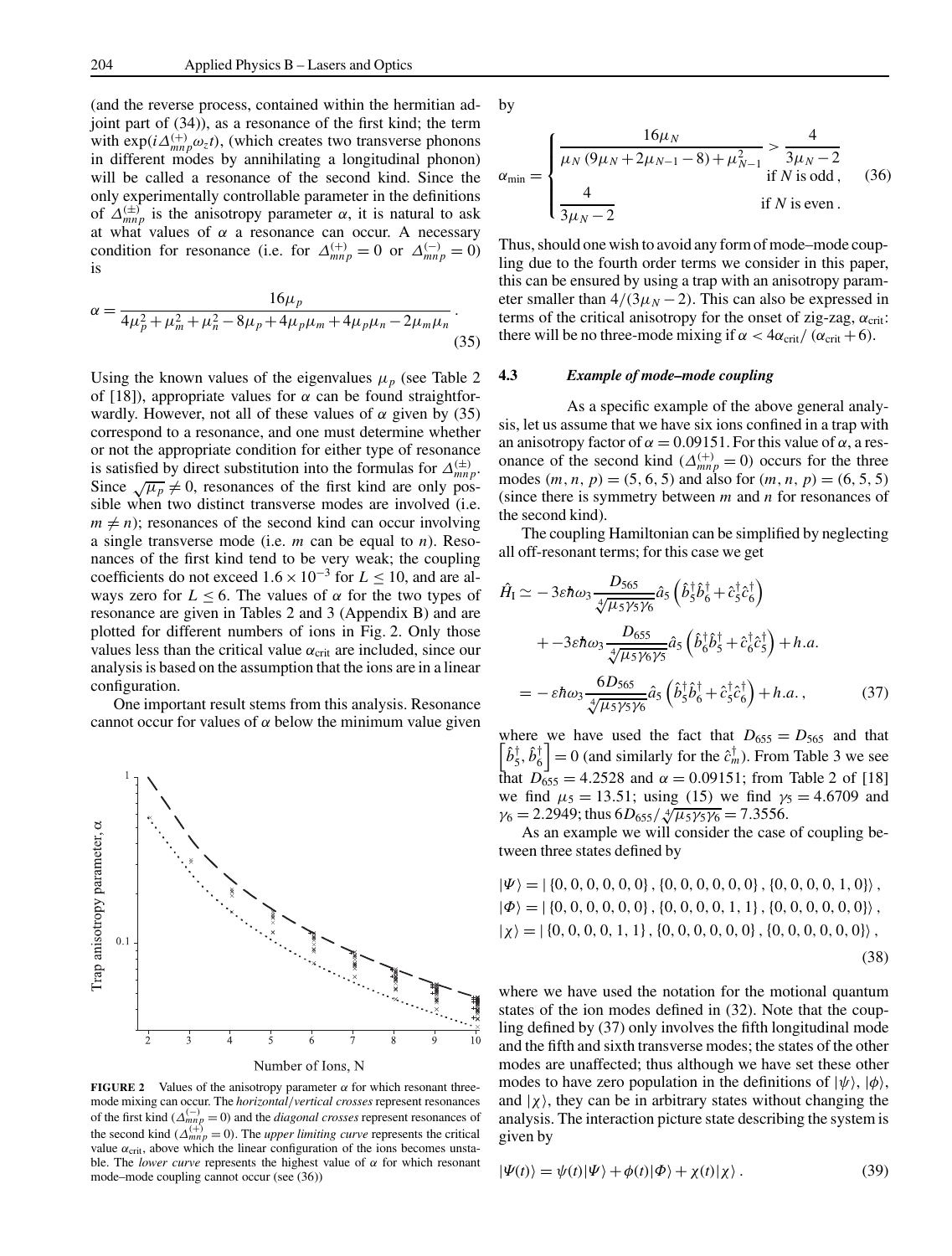Due to the resonance condition,  $\left[ \hat{H}_0, \hat{H}_{\text{I}} \right] = 0$  and the interaction picture coupling Hamiltonian is

$$
e^{\frac{i}{\hbar}\hat{H}_0 t} \hat{H}_1 e^{-\frac{i}{\hbar}\hat{H}_0 t} = \hat{H}_1.
$$
\n(40)

Thus the Schrödinger equation describing the evolution of the system is given by

$$
i\hbar \frac{d}{dt} |\Psi_{\rm I}(t)\rangle = \hat{H}_{\rm I} |\Psi_{\rm I}(t)\rangle \,, \tag{41}
$$

which implies that the probability amplitudes obey the following set of coupled equations:

$$
i\dot{\psi}(t) = -\Gamma [\phi(t) + \chi(t)] ,
$$
  
\n
$$
i\dot{\phi}(t) = -\Gamma \psi(t) ,
$$
  
\n
$$
i\dot{\chi}(t) = -\Gamma \psi(t) ,
$$
\n(42)



**FIGURE 3** The evolution of the populations when the initial state is  $|\psi\rangle$ . The *thin line* represents  $|\psi(t)|^2$  and the *wide line*  $|\phi(t)|^2 = |\chi(t)|^2$ . Time is in units of  $1/\Gamma$ 



**FIGURE 4** The evolution of the populations when the initial state is  $|\phi\rangle$ . The *thin line* represents  $|\psi(t)|^2$ , the *dashed line*  $|\phi(t)|^2$ , and the *wide line*  $|\chi(t)|^2$ . Time is in units of  $1/\Gamma$ 

where  $\Gamma = \varepsilon \omega_3 (6D_{565}/\sqrt[4]{\mu_5 \gamma_5 \gamma_6})$ . The solutions of these equations can be obtained straightforwardly using Laplace transforms:

$$
\psi(t) = \psi(0) \cos\left(\sqrt{2} \Gamma t\right) + \frac{\mathrm{i} \left(\phi(0) + \chi(0)\right)}{\sqrt{2}} \sin\left(\sqrt{2} \Gamma t\right),
$$
  

$$
\phi(t) = \frac{\mathrm{i} \psi(0)}{\sqrt{2}} \sin\left(\sqrt{2} \Gamma t\right) + \phi(0) \cos^2\left(\frac{\Gamma t}{\sqrt{2}}\right)
$$
  

$$
-\chi(0) \sin^2\left(\frac{\Gamma t}{\sqrt{2}}\right),
$$
  

$$
\chi(t) = \frac{\mathrm{i} \psi(0)}{\sqrt{2}} \sin\left(\sqrt{2} \Gamma t\right) - \phi(0) \sin^2\left(\frac{\Gamma t}{\sqrt{2}}\right)
$$
  

$$
+\chi(0) \cos^2\left(\frac{\Gamma t}{\sqrt{2}}\right).
$$
 (43)

These solutions are plotted in Fig. 3 for the case  $\psi(0) = 1$  (i.e. the longitudinal phonon mode initially excited) and in Fig. 4 for the case of  $\phi(0) = 1$  (i.e. two transverse modes in the *x* direction initially excited).

### **4.4** *Entanglement*

Let us consider in detail the first example, shown in Fig. 3. The crystal of six ions was prepared with a single quanta in the fifth oscillatory mode, i.e. the state

 $|\Psi(0)\rangle$ 

$$
= |\{0, 0, 0, 0, 0, 0\}, \{0, 0, 0, 0, 0, 0\}, \{0, 0, 0, 0, 1, 0\}\rangle.
$$
\n(44)

After a time  $t_1 = \pi/2$ √  $2\Gamma$  the crystal will have evolved into the state

$$
|\Psi(t_1)\rangle
$$
  
=  $\frac{i}{\sqrt{2}}$  ( | {0, 0, 0, 0, 0, 0}, {0, 0, 0, 0, 1, 1}, {0, 0, 0, 0, 0, 0, 0} \rangle  
+ | {0, 0, 0, 0, 1, 1}, {0, 0, 0, 0, 0, 0}, {0, 0, 0, 0, 0, 0} \rangle ). (45)

This later state has the property of being entangled: it cannot be written as a product of the state of fifth and of the sixth oscillatory modes. This can be thought of as analogous to the type of polarization entangled states of photon pairs generated in optical down-conversion experiments [27]. The two transverse directions of oscillation are analogous to the photon polarizations, while the oscillatory mode is analogous to the spatial mode of the photons. The initially excited longitudinal oscillations play the role of the pump laser. Controlling this process in ion traps will be achieved by switching the trap anisotropy parameter  $\alpha$  into the appropriate resonance parameter for the appropriate amount of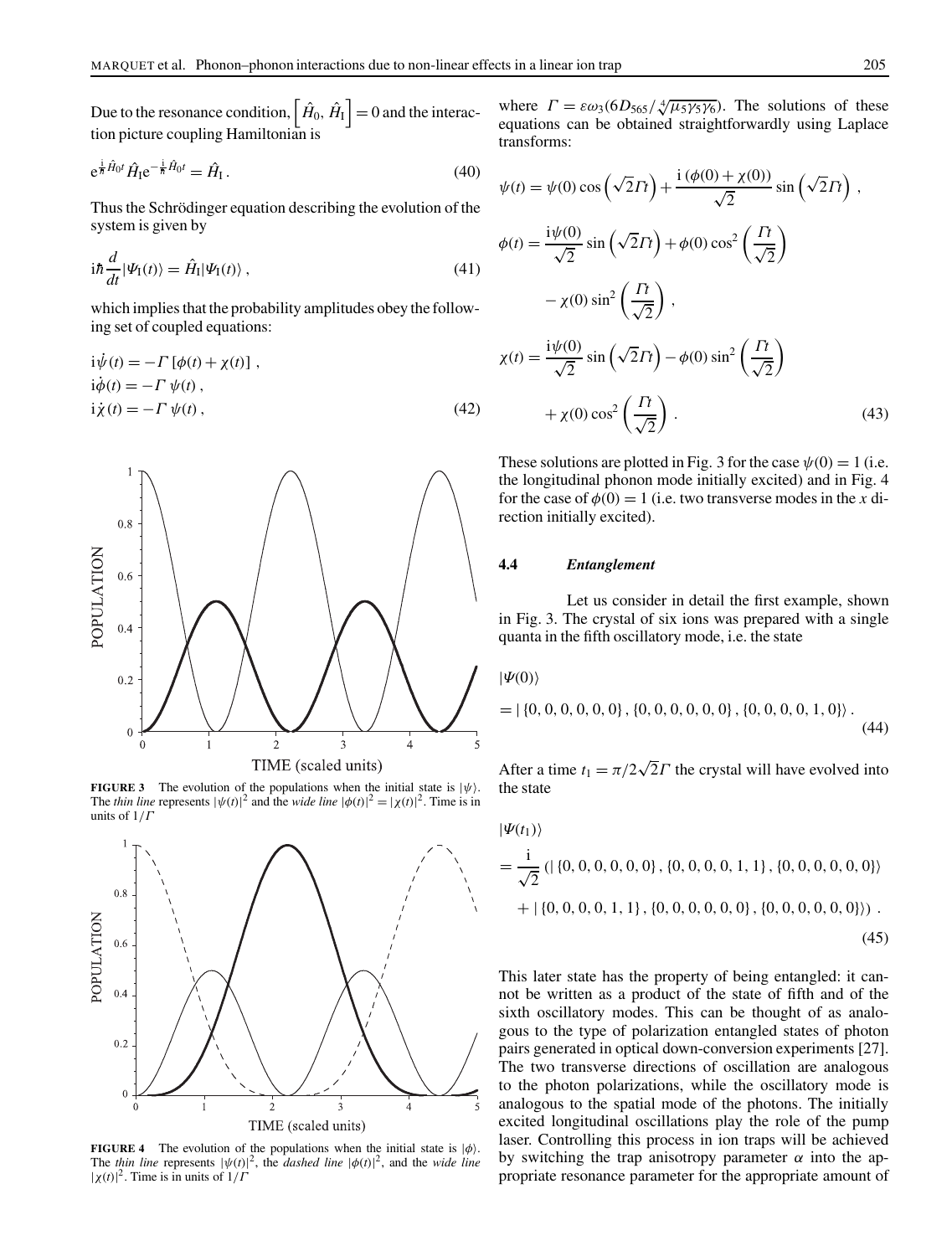time, then rapidly switching it to a non-resonant value: this will have the effect of turning on the phonon–phonon interaction for a specific time. Furthermore, the technology for preparing oscillatory quantum states of trapped ions is, at the moment, more advanced than the current state of the art for preparing quantum states of the electromagnetic field. Specifically, one can hope to prepare the "pump" longitudinal mode in a single excitation Fock state, while creating single photons is still somewhat problematic. Thus, in principle, deterministic preparation of oscillatory entangled states may be attained, in contrast to the non-deterministic, postselection state preparation in quantum optics experiments. Furthermore the method of entangled oscillatory state preparation described here, combined with the variety of techniques for creating entanglement of internal degrees of freedom raises the possibility of creating hyper-entangled states in ion traps [28].

#### **5 Conclusion**

In this paper we have analyzed the dynamics of ions confined in harmonic traps. The normal modes of the oscillations of the ions are intrinsically coupled by the Coulomb interaction. This "three-mode mixing" is in some ways analogous to non-linear optical effects. There are two important results that our analysis has revealed: first, if one wishes to avoid these effects altogether, the trap anisotropy, characterized by the parameter  $\alpha$  defined by (2), must be less than a certain value given by (36); secondly, this effect in principle may be exploited to create entangled motional states of the ions, by carefully controlling the dynamics of the ions, as outlined in Sects. 4.3 and 4.4. How the resulting entangled states may be exploited for tasks in quantum information is a promising avenue for further investigation.

**ACKNOWLEDGEMENTS** The authors would like to thank D. Berkeland and E. Timmermans for useful discussions, S. Schneider and J. Grondalski for reading and commenting on the manuscript, and A. Petschek and W. Beyer for drawing our attention to [14]. CM would also like to thank Los Alamos National Laboratory for its hospitality during his visit and ENS for providing travel funds. This work was supported in part by the Los Alamos National Laboratory LDRD program.

#### **Appendices**

# **Appendix A Derivation of (9), (10), and (11)**

In this Appendix, we show how to derive the Lagrangian (8) from (7). We will use the following notation:

$$
R_i^{(mn)} = x_{mi} - x_{ni},\tag{A.1}
$$

$$
R^{(mn)} = \left[\sum_{i=1}^{3} (x_{mi} - x_{ni})^2\right]^{\frac{1}{2}}.
$$
 (A.2)

The potential energy of the ions is

$$
V = \frac{M}{2} \sum_{n=1}^{N} \sum_{i=1}^{3} \omega_i^2 x_{ni}^2 + \frac{Z^2 e^2}{8\pi \varepsilon_0} \sum_{\substack{n,m=1 \ m \neq n}}^{N} \frac{1}{R^{(mn)}}.
$$
 (A.3)

Thus we have

$$
\frac{\partial V}{\partial x_{mi}} = M\omega_i^2 \left( x_{mi} - \frac{\ell^3 \omega_3^2}{\omega_i^2} \sum_{\substack{p=1 \ p \neq m}}^N \frac{R_i^{(mp)}}{R^{(mp)^3}} \right), \tag{A.4}
$$

$$
\frac{\partial^2 V}{\partial x_{mi} \partial x_{nj}} = M \omega_i^2 \left[ \delta_{mn} \delta_{ij} - \frac{\ell^3 \omega_3^2}{\omega_i^2} \sum_{p=1}^N \frac{\delta_{mn} - \delta_{pn}}{R^{(mp)^3}} \times \left( \delta_{ij} - 3 \frac{R_i^{(mp)} R_j^{(mp)}}{R^{(mp)^2}} \right) \right],
$$
(A.5)

$$
\frac{\partial^3 V}{\partial x_{mi} \partial x_{nj} \partial x_{pk}} = 3M\ell^3 \omega_3^2 \sum_{q=1}^N (\delta_{mn} - \delta_{qn}) (\delta_{mp} - \delta_{qp})
$$

$$
\times \left( \frac{\delta_{ij} R_k^{(mq)} + \delta_{ik} R_j^{(mq)} + \delta_{jk} R_i^{(mq)}}{R^{(mq)^5}} - 5 \frac{R_i^{(mq)} R_j^{(mq)} R_k^{(mq)}}{R^{(mq)^7}} \right). \tag{A.6}
$$

| ${m, n, p}$    | $D_{mnp}$               | $\alpha_{\rm res}$ | ${m, n, p}$    | $D_{mnp}$               | $\alpha_{\rm res}$ | ${m, n, p}$    | $D_{mnp}$               | $\alpha_{\rm res}$ |
|----------------|-------------------------|--------------------|----------------|-------------------------|--------------------|----------------|-------------------------|--------------------|
| $N=6$          |                         |                    | $N=7$          |                         |                    |                |                         |                    |
| $\{3, 6, 3\}$  | $2.8395 \times 10^{-4}$ | 0.11575            | $\{4, 7, 3\}$  | $5.4794 \times 10^{-4}$ | 0.087700           |                |                         |                    |
| $N=8$          |                         |                    |                |                         |                    |                |                         |                    |
| $\{3, 8, 3\}$  | $3.1152 \times 10^{-6}$ | 0.062943           | ${4, 8, 4}$    | $1.0031 \times 10^{-3}$ | 0.069797           | ${5, 8, 3}$    | $7.4469 \times 10^{-4}$ | 0.068879           |
| $N=9$          |                         |                    |                |                         |                    |                |                         |                    |
| $\{3, 9, 4\}$  | $5.7509 \times 10^{-6}$ | 0.054162           | $\{4, 9, 3\}$  | $5.7509 \times 10^{-6}$ | 0.049960           | $\{5, 9, 4\}$  | $1.2967 \times 10^{-3}$ | 0.056583           |
| $\{6, 9, 3\}$  | $8.8502 \times 10^{-4}$ | 0.055637           |                |                         |                    |                |                         |                    |
| $N=10$         |                         |                    |                |                         |                    |                |                         |                    |
| $\{3, 10, 3\}$ | $5.9416 \times 10^{-8}$ | 0.035465           | $\{3, 10, 5\}$ | $7.3591 \times 10^{-6}$ | 0.046313           | $\{4, 10, 4\}$ | $1.0248 \times 10^{-5}$ | 0.044211           |
| $\{5, 10, 3\}$ | $7.3591 \times 10^{-6}$ | 0.040715           | $\{5, 10, 5\}$ | $1.5984 \times 10^{-3}$ | 0.047291           | $\{6, 10, 4\}$ | $1.4703 \times 10^{-3}$ | 0.046822           |
| $\{7, 10, 3\}$ | $9.8451 \times 10^{-4}$ | 0.045964           |                |                         |                    |                |                         |                    |

**TABLE 2** Coupling constants for resonances of the first kind (in which a transverse phonon creates a longitudinal phonon and a transverse phonon), see Appendix B for notes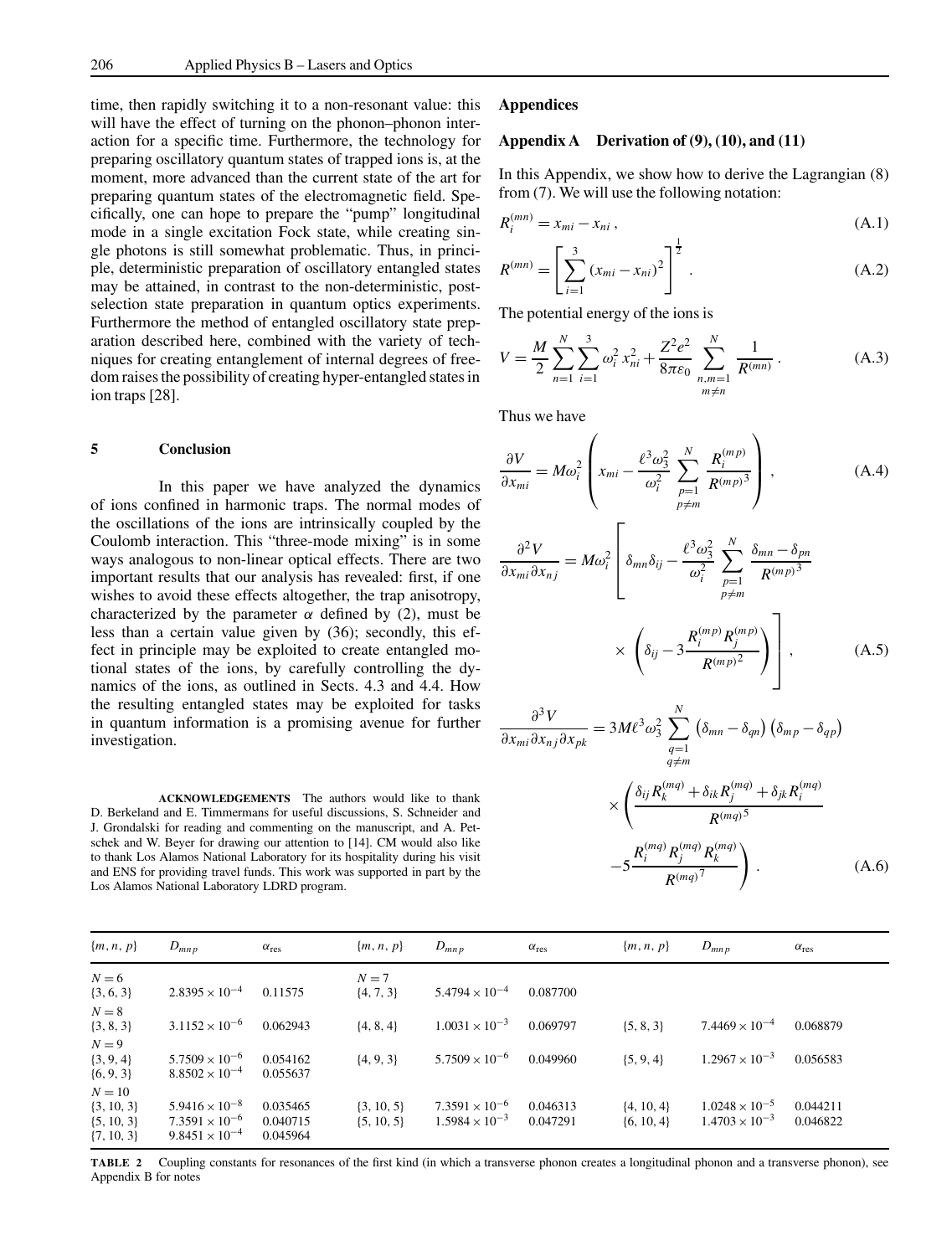| ${m, n, p}$                                                                                                                                                                                                                                                                                     | $D_{mnp}$                                                                                                                                                                             | $\alpha_{\rm res}$                                                                                                                                                                           | ${m, n, p}$                                                                                                                                                                                                                                                                                 | $D_{mnp}$                                                                                                                                                                                                   | $\alpha_{\rm res}$                                                                                                                                                                           | ${m, n, p}$                                                                                                                                                                                                                                                  | $D_{mnp}$                                                                                                                                                                                     | $\alpha_{\rm res}$                                                                                                                                                               |
|-------------------------------------------------------------------------------------------------------------------------------------------------------------------------------------------------------------------------------------------------------------------------------------------------|---------------------------------------------------------------------------------------------------------------------------------------------------------------------------------------|----------------------------------------------------------------------------------------------------------------------------------------------------------------------------------------------|---------------------------------------------------------------------------------------------------------------------------------------------------------------------------------------------------------------------------------------------------------------------------------------------|-------------------------------------------------------------------------------------------------------------------------------------------------------------------------------------------------------------|----------------------------------------------------------------------------------------------------------------------------------------------------------------------------------------------|--------------------------------------------------------------------------------------------------------------------------------------------------------------------------------------------------------------------------------------------------------------|-----------------------------------------------------------------------------------------------------------------------------------------------------------------------------------------------|----------------------------------------------------------------------------------------------------------------------------------------------------------------------------------|
| $N=2$<br>${2, 2, 2}$                                                                                                                                                                                                                                                                            | $-1.1225$                                                                                                                                                                             | 0.57143                                                                                                                                                                                      | $N=3$<br>$\{3, 2, 3\}$                                                                                                                                                                                                                                                                      | $-1.5754$                                                                                                                                                                                                   | 0.30917                                                                                                                                                                                      | ${3, 3, 2}$                                                                                                                                                                                                                                                  | $-1.5754$                                                                                                                                                                                     | 0.31746                                                                                                                                                                          |
| $N = 4$<br>$\{3, 3, 4\}$<br>${4, 4, 2}$                                                                                                                                                                                                                                                         | $-1.8332$<br>$-1.9493$                                                                                                                                                                | 0.21132<br>0.20391                                                                                                                                                                           | ${4, 2, 4}$<br>${4, 4, 4}$                                                                                                                                                                                                                                                                  | $-1.9493$<br>2.1084                                                                                                                                                                                         | 0.19337<br>0.15429                                                                                                                                                                           | ${4, 3, 3}$                                                                                                                                                                                                                                                  | $-1.8332$                                                                                                                                                                                     | 0.20560                                                                                                                                                                          |
| $N = 5$<br>${4, 3, 5}$<br>${5, 3, 4}$<br>${5, 5, 2}$                                                                                                                                                                                                                                            | $-1.9683$<br>$-1.9683$<br>$-2.2887$                                                                                                                                                   | 0.14895<br>0.14187<br>0.14311                                                                                                                                                                | ${4, 4, 4}$<br>${5, 4, 3}$<br>${5, 5, 4}$                                                                                                                                                                                                                                                   | $-0.89355$<br>$-1.9683$<br>3.1611                                                                                                                                                                           | 0.15387<br>0.14619<br>0.11668                                                                                                                                                                | $\{5, 2, 5\}$<br>${5, 4, 5}$                                                                                                                                                                                                                                 | $-2.2887$<br>3.1611                                                                                                                                                                           | 0.13340<br>0.11561                                                                                                                                                               |
| $N=6$<br>${4, 4, 6}$<br>${5, 5, 6}$<br>${6, 4, 4}$<br>${6, 5, 5}$<br>${6, 6, 6}$                                                                                                                                                                                                                | $-1.8850$<br>4.2528<br>$-1.8850$<br>4.2528<br>$-2.3706$                                                                                                                               | 0.11439<br>0.092393<br>0.10784<br>0.091510<br>0.075762                                                                                                                                       | $\{5, 3, 6\}$<br>${6, 2, 6}$<br>${6, 4, 6}$<br>$\{6, 6, 2\}$                                                                                                                                                                                                                                | $-2.0625$<br>$-2.6084$<br>4.0185<br>$-2.6084$                                                                                                                                                               | 0.10985<br>0.098229<br>0.088947<br>0.10658                                                                                                                                                   | ${5, 4, 5}$<br>${6, 3, 5}$<br>${6, 5, 3}$<br>$\{6, 6, 4\}$                                                                                                                                                                                                   | $8.1287 \times 10^{-2}$<br>$-2.0625$<br>$-2.0625$<br>4.0185                                                                                                                                   | 0.11527<br>0.10398<br>0.10937<br>0.091151                                                                                                                                        |
| $N=7$<br>${6, 3, 7}$<br>${7, 2, 7}$<br>${7, 4, 5}$<br>${7, 5, 6}$<br>$\{7, 6, 7\}$<br>$\{7, 7, 6\}$                                                                                                                                                                                             | $-2.1382$<br>$-2.9149$<br>$-1.7957$<br>4.9336<br>$-3.8751$<br>$-3.8751$                                                                                                               | 0.084291<br>0.075728<br>0.082749<br>0.072836<br>0.062565<br>0.062861                                                                                                                         | $\{6, 5, 7\}$<br>$\{7, 3, 4\}$<br>${7, 4, 7}$<br>$\{7, 6, 3\}$<br>$\{7, 7, 2\}$                                                                                                                                                                                                             | 4.9336<br>$5.4794 \times 10^{-4}$<br>4.7748<br>$-2.1382$<br>$-2.9149$                                                                                                                                       | 0.074398<br>0.088234<br>0.070376<br>0.085059<br>0.082796                                                                                                                                     | ${6, 6, 6}$<br>$\{7, 3, 6\}$<br>${7, 5, 4}$<br>$\{7, 6, 5\}$<br>$\{7, 7, 4\}$                                                                                                                                                                                | 4.3077<br>$-2.1382$<br>$-1.7957$<br>4.9336<br>4.7748                                                                                                                                          | 0.075526<br>0.079773<br>0.084569<br>0.074000<br>0.073152                                                                                                                         |
| ${\cal N}=8$<br>${6, 6, 8}$<br>$\{7, 6, 7\}$<br>${8, 2, 8}$<br>${8, 4, 6}$<br>${8, 5, 7}$<br>${8, 6, 8}$<br>${8, 7, 7}$                                                                                                                                                                         | 5.2871<br>3.6190<br>$-3.2119$<br>$-1.7158$<br>5.4173<br>$-5.1946$<br>$-5.8640$                                                                                                        | 0.062147<br>0.062378<br>0.060393<br>0.065623<br>0.059134<br>0.052159<br>0.053018                                                                                                             | $\{7, 3, 8\}$<br>$\{7, 7, 6\}$<br>${8, 3, 5}$<br>${8, 4, 8}$<br>${8, 6, 4}$<br>${8, 7, 3}$<br>${8, 8, 2}$                                                                                                                                                                                   | $-2.2035$<br>3.6190<br>$7.4469 \times 10^{-4}$<br>5.4691<br>$-1.7158$<br>$-2.2035$<br>$-3.2119$                                                                                                             | 0.066792<br>0.062674<br>0.069615<br>0.057068<br>0.068081<br>0.068170<br>0.066389                                                                                                             | ${7, 5, 8}$<br>${7, 7, 8}$<br>${8, 3, 7}$<br>${8, 5, 5}$<br>${8, 6, 6}$<br>${8, 7, 5}$<br>${8, 8, 4}$                                                                                                                                                        | 5.4173<br>$-5.8640$<br>$-2.2035$<br>$-1.5767$<br>5.2871<br>5.4173<br>5.4691                                                                                                                   | 0.060792<br>0.053277<br>0.063341<br>0.067200<br>0.060526<br>0.061000<br>0.060029                                                                                                 |
| ${8, 8, 6}$<br>$N=9$<br>$\{7, 6, 9\}$<br>${8, 5, 9}$<br>${8, 7, 9}$<br>${9, 2, 9}$<br>${9, 4, 5}$<br>${9, 5, 6}$<br>${9, 6, 9}$<br>${9, 7, 8}$<br>${9, 8, 7}$                                                                                                                                   | $-5.1946$<br>5.4146<br>5.7898<br>$-7.3423$<br>$-3.5017$<br>$1.2967 \times 10^{-3}$<br>$-1.4030$<br>$-6.3927$<br>$-7.3423$<br>$-7.3423$                                                | 0.052896<br>0.052246<br>0.050462<br>0.045500<br>0.049433<br>0.056883<br>0.054734<br>0.044000<br>0.044970<br>0.045400                                                                         | ${8, 8, 8}$<br>${7, 7, 8}$<br>${8, 6, 8}$<br>${8, 8, 6}$<br>${9, 3, 6}$<br>${9, 4, 7}$<br>${9, 5, 8}$<br>${9, 7, 4}$<br>${9, 8, 3}$<br>${9, 8, 9}$                                                                                                                                          | 2.1526<br>1.6006<br>2.6715<br>2.6715<br>$8.8502 \times 10^{-4}$<br>$-1.6468$<br>5.7898<br>$-1.6468$<br>$-2.2623$<br>3.8083                                                                                  | 0.046043<br>0.053125<br>0.052000<br>0.052744<br>0.056425<br>0.053425<br>0.048927<br>0.056011<br>0.055954<br>0.039874                                                                         | ${8, 3, 9}$<br>${8, 7, 7}$<br>${8, 8, 8}$<br>${9, 3, 8}$<br>${9, 4, 9}$<br>${9, 6, 5}$<br>${9, 7, 6}$<br>${9, 8, 5}$<br>${9, 9, 2}$                                                                                                                          | $-2.2623$<br>1.6006<br>$-7.5531$<br>$-2.2623$<br>6.1214<br>$-1.4030$<br>5.4146<br>5.7898<br>$-3.5017$                                                                                         | 0.054311<br>0.052867<br>0.045900<br>0.051650<br>0.047245<br>0.055586<br>0.050996<br>0.051126<br>0.054558                                                                         |
| ${9, 9, 4}$<br>$N = 10$<br>$\{7, 7, 10\}$<br>$\{8, 8, 8\}$<br>${9, 4, 9}$<br>${9, 7, 8}$<br>${9, 8, 9}$<br>$\{9, 9, 10\}$<br>$\{10, 3, 9\}$<br>$\{10, 4, 10\}$<br>$\{10, 5, 9\}$<br>$\{10, 6, 10\}$<br>$\{10, 7, 9\}$<br>$\{10, 8, 8\}$<br>$\{10, 9, 5\}$<br>$\{10, 10, 2\}$<br>$\{10, 10, 8\}$ | 6.1214<br>5.2107<br>$-1.9896$<br>3.3150<br>$-0.42626$<br>$-8.0166$<br>6.3437<br>$-2.3165$<br>6.7435<br>6.0930<br>$-7.5034$<br>$-8.5012$<br>$-8.6478$<br>6.0930<br>$-3.7855$<br>5.3952 | 0.050180<br>0.044976<br>0.045779<br>0.047113<br>0.044846<br>0.039760<br>0.035161<br>0.043017<br>0.039798<br>0.041163<br>0.037564<br>0.038483<br>0.039085<br>0.043468<br>0.045724<br>0.035000 | ${9, 9, 6}$<br>${8, 6, 10}$<br>$\{8, 8, 10\}$<br>$\{9, 5, 10\}$<br>$\{9, 7, 10\}$<br>$\{9, 9, 6\}$<br>$\{10, 2, 10\}$<br>$\{10, 4, 6\}$<br>$\{10, 5, 7\}$<br>$\{10, 6, 6\}$<br>$\{10, 7, 5\}$<br>$\{10, 8, 4\}$<br>$\{10, 8, 10\}$<br>$\{10, 9, 7\}$<br>$\{10, 10, 4\}$<br>$\{10, 10, 10\}$ | $-6.3927$<br>5.4385<br>$-8.6478$<br>6.0930<br>$-8.5012$<br>1.6336<br>$-3.7855$<br>$1.4703 \times 10^{-3}$<br>$-1.2642$<br>$-1.1721$<br>$-1.2642$<br>$-1.5874$<br>5.3952<br>$-8.5012$<br>6.7435<br>$-1.7362$ | 0.045081<br>0.044332<br>0.039673<br>0.042512<br>0.039123<br>0.044957<br>0.041300<br>0.047276<br>0.045500<br>0.046259<br>0.046721<br>0.046923<br>0.034687<br>0.039269<br>0.042604<br>0.031318 | ${9, 9, 8}$<br>${8, 7, 9}$<br>$\{9, 3, 10\}$<br>${9, 6, 9}$<br>${9, 8, 7}$<br>${9, 9, 8}$<br>$\{10, 3, 7\}$<br>$\{10, 4, 8\}$<br>$\{10, 5, 7\}$<br>$\{10, 6, 8\}$<br>$\{10, 7, 7\}$<br>$\{10, 8, 6\}$<br>$\{10, 9, 3\}$<br>$\{10, 9, 9\}$<br>$\{10, 10, 6\}$ | 3.8083<br>$-0.42626$<br>$-2.3165$<br>1.6336<br>$-0.42626$<br>$-8.0166$<br>$9.8451 \times 10^{-4}$<br>$-1.5874$<br>$-1.2642$<br>5.4385<br>5.2107<br>5.4385<br>$-2.3165$<br>6.3437<br>$-7.5034$ | 0.039988<br>0.045380<br>0.045099<br>0.043878<br>0.045279<br>0.039874<br>0.046733<br>0.044422<br>0.045500<br>0.042265<br>0.043067<br>0.043500<br>0.046823<br>0.035057<br>0.038860 |

**TABLE 3** Resonances of the second kind (in which a longitudinal phonon creates two transverse phonons), see Appendix B for notes

These terms can be evaluated at equilibrium by making the We thus obtain following substitutions:

$$
\bar{R}_i^{(mn)} = \ell \, \delta_{i3}(u_m - u_n) \,, \tag{A.7} \quad \frac{\partial V}{\partial x_i} \bigg|_{x_i} = M
$$

$$
\bar{R}^{(mn)} = \ell \left| u_m - u_n \right|.
$$
\n(A.8)

$$
\frac{\partial V}{\partial x_{mi}}\Big|_{0} = M\omega_i^2 \delta_{i3} \left( u_m - \sum_{\substack{n=1 \ n \neq m}}^N \frac{\text{sgn}(u_m - u_n)}{(u_m - u_n)^2} \right), \tag{A.9}
$$